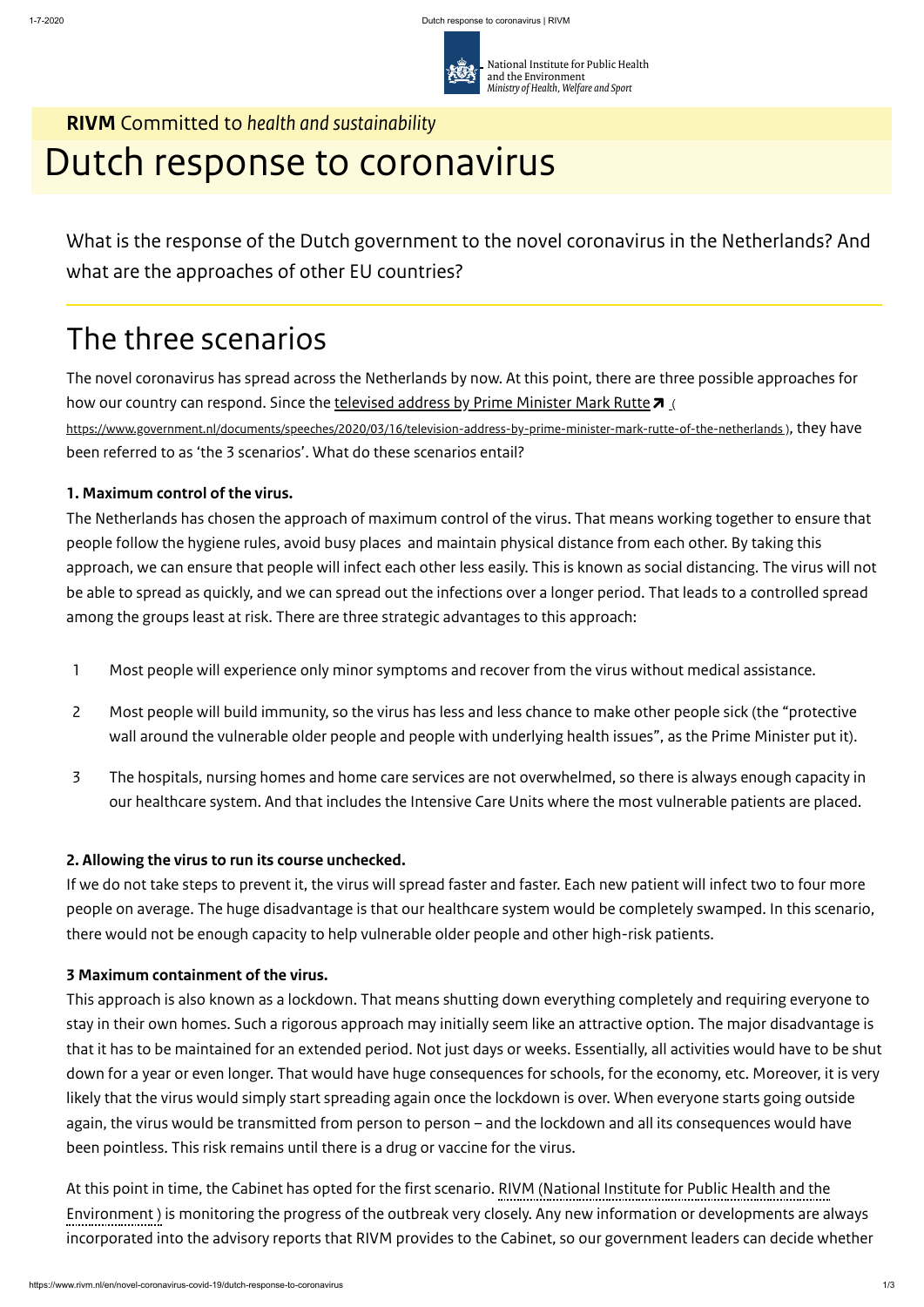to ease current restrictions or implement stricter measures.

## Herd immunity in the Dutch COVID-19 policy

The Dutch COVID-19 policy aims towards keeping the health system in operation while protecting vulnerable groups in society. The government of the Netherlands has taken far-reaching measures to prevent further spreading of the coronavirus. However, there is no measure yet that can make the virus disappear in the near future. Most people infected with the coronavirus recover. According to WHO, people show antibodies in their blood for at least a month after recovery. This means that in the Netherlands immunity against corona is being built up. This is not a goal in itself, but a result of the fact that the virus is present in the Netherlands. One of the effects is that gradually more people become immune to the virus, which will eventually lead to herd immunity, as is the case for other viral infections. As we are dealing with a newly emerged virus, WHO correctly states that there is no certainty about the development of immunity against COVID-19, or about how long this immunity will last. More information about this will become available soon. The Netherlands will keep on adapting its policy, based on the latest findings. Read also RIVM las launched a study on coronavirus herd immunity ( [/en/news/rivm-launches-study-on-coronavirus-herd-immunity](https://www.rivm.nl/en/news/rivm-launches-study-on-coronavirus-herd-immunity) ).

The National Intensive Care Evaluation (NICE) Foundation provides overviews on its website showing all Dutch ICU patients with COVID-19 in a Dutch or German intensive care unit. Here are the overviews of patients in intensive care 7 (<https://www.stichting-nice.nl/covid-19-op-de-ic.jsp>) and in hospital nursing wards 7 (https://www.stichting-nice.nl/covid-19-opde-zkh.jsp).

## How do models contribute to combatting the novel coronavirus?

To combat the outbreak of a virus, information is required in order to organise the necessary healthcare and to put the appropriate measures into place. You need to know how many people are likely to become ill, how many will be hospitalised, and how many could die. We calculate many different possibilities because there are so many uncertainties. This is called modelling. As an increasing amount of information is gathered, some possibilities will be disregarded. The remaining calculations provide a more reliable picture. The more we know about the virus and how it is spreading, the better the calculations will reflect the reality. Read more about modelling. (/en/novel-coronavirus[covid-19/what-are-we-doing-in-the-netherlands-in-response-to-the-coronavirus/how-calculations-contribute-to-controlling-virus](https://www.rivm.nl/en/novel-coronavirus-covid-19/what-are-we-doing-in-the-netherlands-in-response-to-the-coronavirus/how-calculations-contribute-to-controlling-virus) )

### How many people in the Netherlands have recovered from COVID-19?

This is currently unknown. There is an obligation to report all cases of people who have recovered from this illness. If someone has had no symptoms for 24 hours, they are considered cured.

## How many people have left the ICU and hospitals?

# Related news

7 May: Clear impact achieved by national measures to combat the COVID-19 epidemic ( /en/news/clear-impact-achieved-by-

[national-measures-to-combat-covid-19-epidemic](https://www.rivm.nl/en/news/clear-impact-achieved-by-national-measures-to-combat-covid-19-epidemic) )

7 May: Rapid and accurate contact tracing required in the coming period ( [/en/news/rapid-and-accurate-contact-tracing-required-in](https://www.rivm.nl/en/news/rapid-and-accurate-contact-tracing-required-in-coming-period)coming-period )